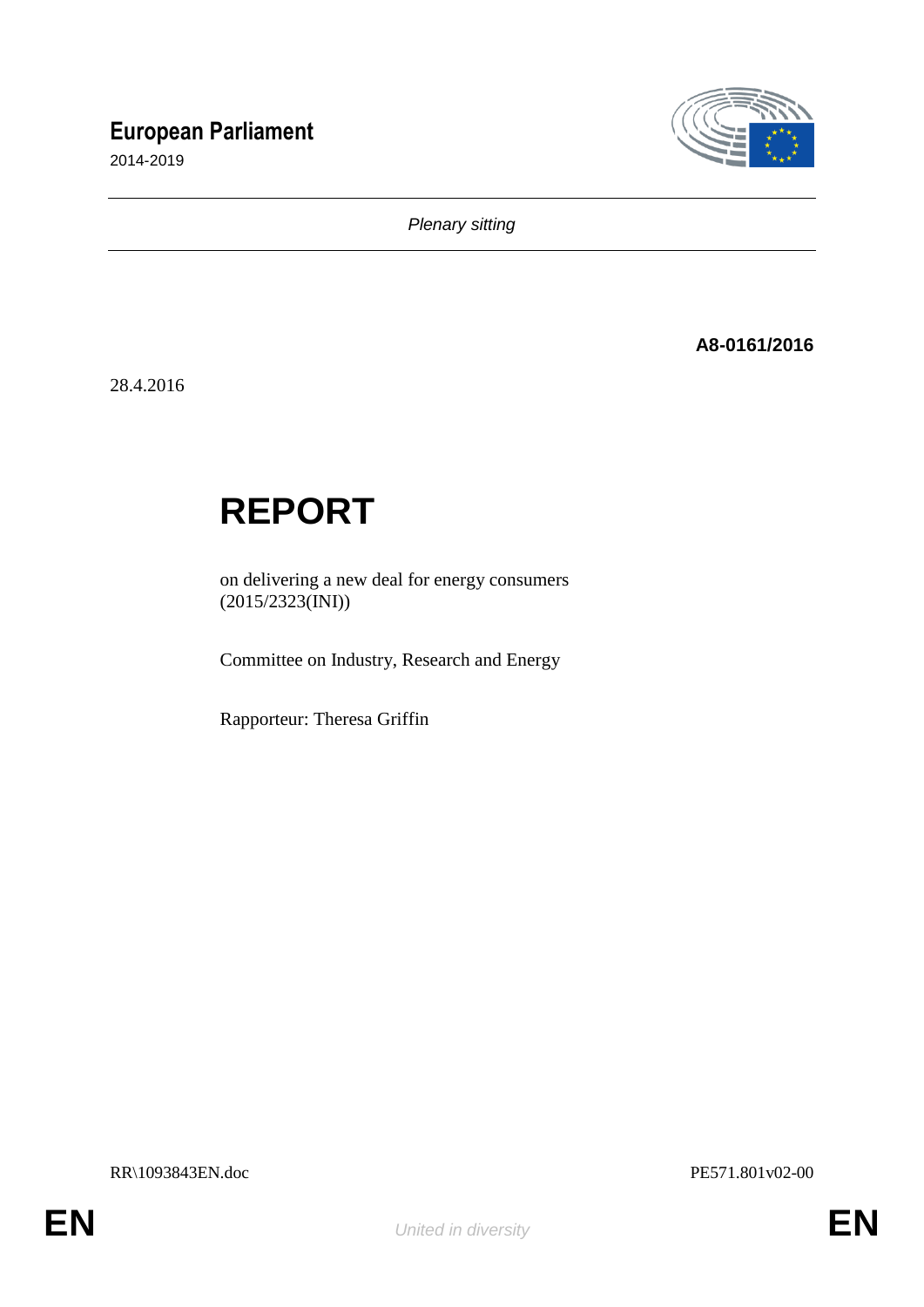PR\_INI

# **CONTENTS**

| OPINION OF THE COMMITTEE ON THE INTERNAL MARKET AND CONSUMER |  |
|--------------------------------------------------------------|--|
|                                                              |  |

**Page**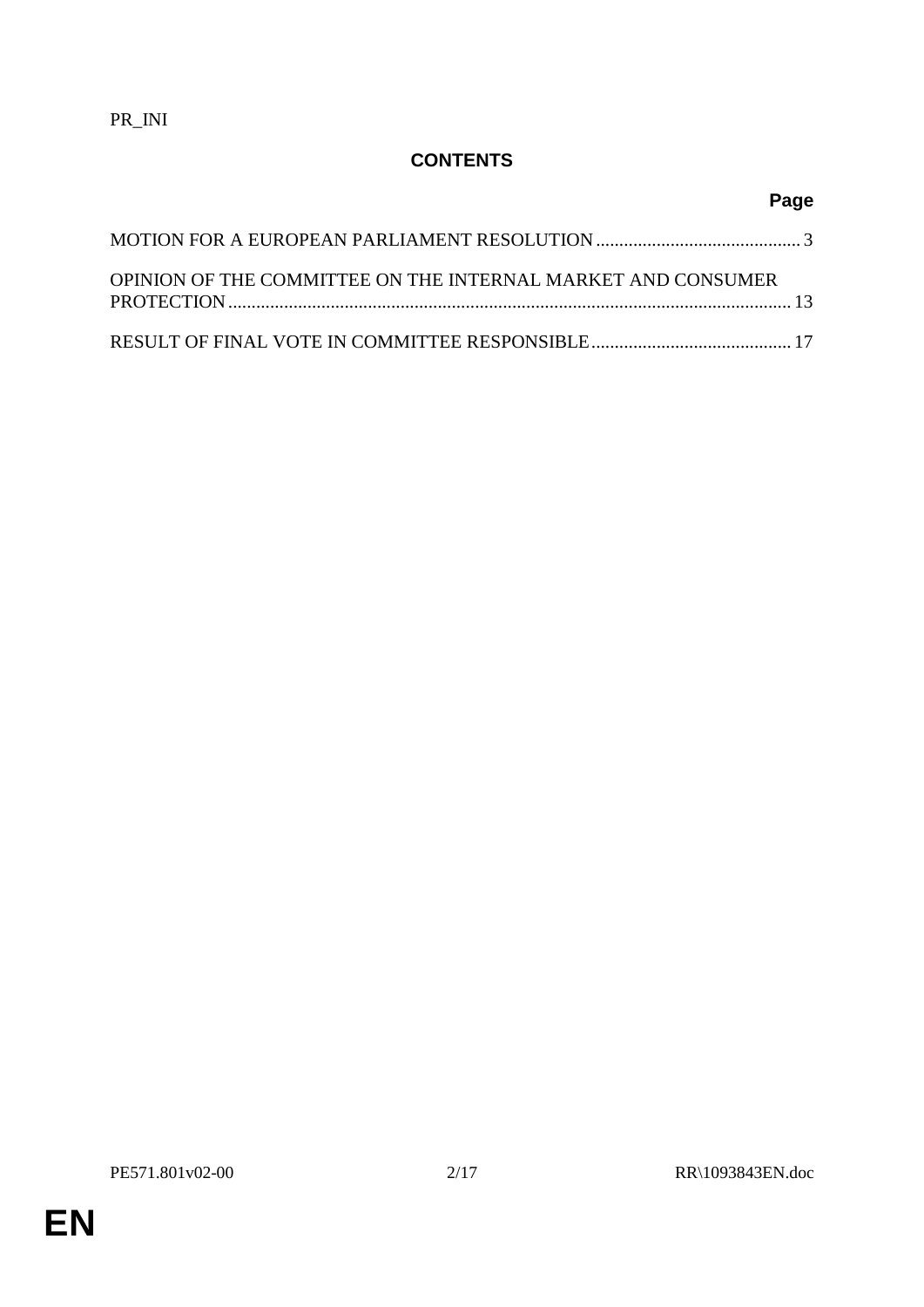# **MOTION FOR A EUROPEAN PARLIAMENT RESOLUTION**

#### **on delivering a new deal for energy consumers (2015/2323(INI))**

#### *The European Parliament*,

- having regard to the Commission communication of 15 July 2015 entitled 'Delivering a New Deal for energy consumers' (COM(2015)0339),
- having regard to the Commission communication of 15 July 2015 entitled 'Launching the public consultation process on a new energy market design' (COM(2015)0340),
- having regard to the Commission communication of 16 February 2016 entitled 'An EU Strategy on Heating and Cooling' (COM(2016)0051),
- having regard to the Commission communication of 25 February 2015 entitled 'A Framework Strategy for a Resilient Energy Union with a Forward-Looking Climate Change Policy' (COM(2015)0080),
- having regard to the Commission communication of 26 November 2014 entitled 'An Investment Plan for Europe' (COM(2014)0903),
- having regard to the Commission communication of 15 November 2012 entitled 'Making the internal energy market work' (COM(2012)0663),
- having regard to the Commission communication of 8 March 2011 entitled 'Roadmap for moving to a competitive low-carbon economy in 2050' (COM(2011)0112),
- having regard to the Commission communication of 15 December 2011 entitled 'Energy Roadmap 2050' (COM(2011)0885),
- having regard to the Third Energy Package,
- having regard to Directive 2012/27/EU of the European Parliament and of the Council of 25 October 2012 on energy efficiency, amending Directives 2009/125/EC and 2010/30/EU and repealing Directives 2004/8/EC and 2006/32/EC,
- having regard to Directive 2009/28/EC of the European Parliament and of the Council of 23 April 2009 on the promotion of the use of energy from renewable sources and amending and subsequently repealing Directives 2001/77/EC and 2003/30/EC,
- having regard to Directive 2010/31/EU of the European Parliament and of the Council of 19 May 2010 on the energy performance of buildings,
- having regard to Directive 95/46/EC of the European Parliament and of the Council of 24 October 1995 on the protection of personal data,
- having regard to Directive 2005/29/EC of the European Parliament and of the Council of 11 May 2005 on unfair commercial practices,

RR\1093843EN.doc 3/17 PE571.801v02-00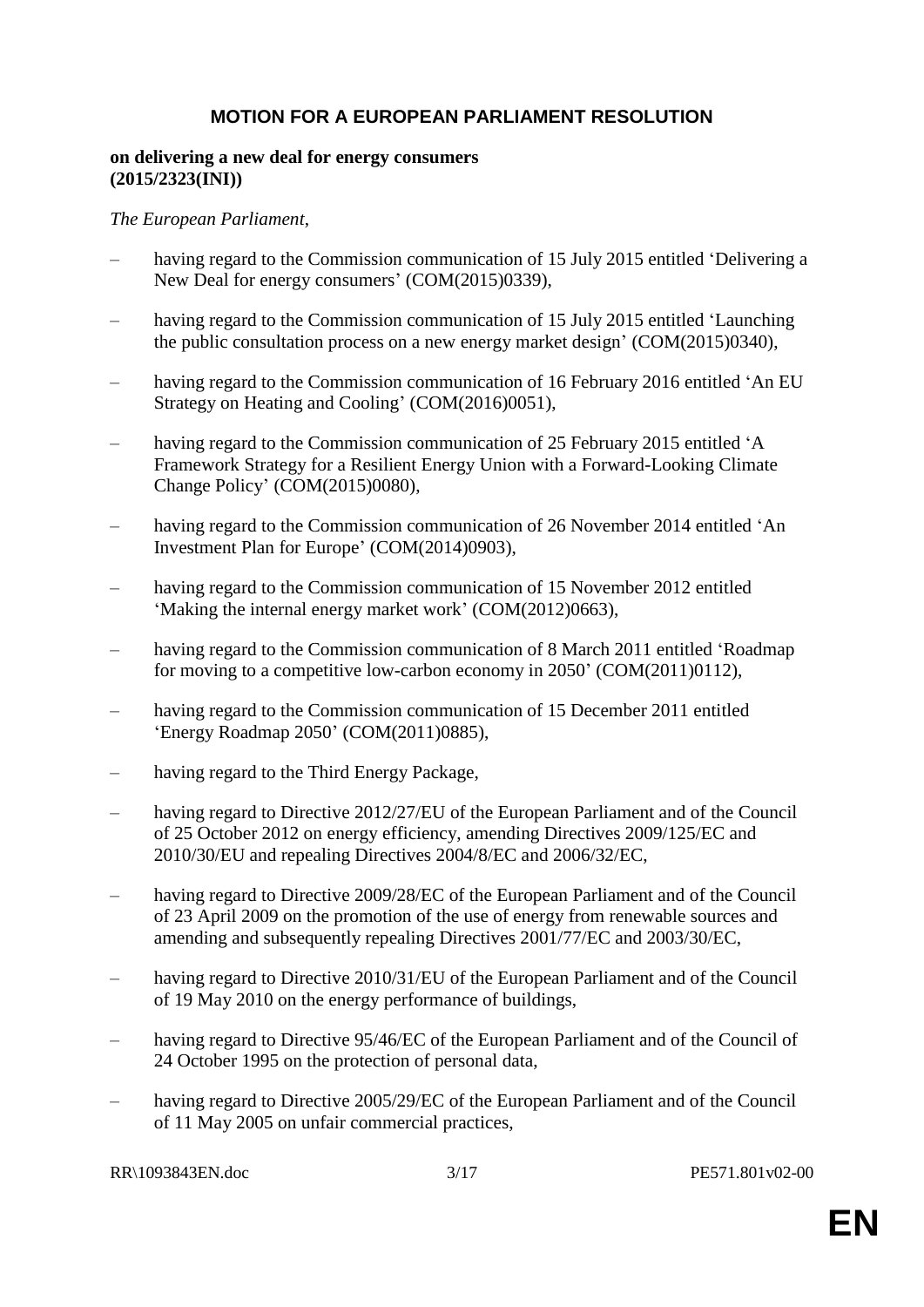- having regard to Directive 2011/83/EC of the European Parliament and of the Council of 25 October 2011 on consumer rights,
- having regard to Commission Recommendation 2012/148/EU of 9 March 2012 on preparations for the roll-out of smart metering systems,
- having regard to its resolution of 19 June 2008 entitled 'Towards a European Charter on the Rights of Energy Consumers'<sup>1</sup>,
- having regard to its resolution of 10 September 2013 on making the internal energy market work<sup>2</sup>,
- having regard to its resolution of 14 March 2013 on the Energy roadmap 2050, a future with energy<sup>3</sup>,
- having regard to its resolution of 4 February 2014 on the local and regional consequences of the development of smart grids $4$ ,
- having regard to its resolution of 10 March 2014 on consumer protection protection of consumers in utilities services<sup>5</sup>,
- having regard to its resolution of 15 December 2016 entitled 'Towards a European Energy Union'<sup>6</sup>,
- having regard to Rule 52 of its Rules of Procedure,
- having regard to the report of the Committee on Industry, Research and Energy and the opinion of the Committee on the Internal Market and Consumer Protection (A8- 0161/2016),
- 1. Welcomes the Commission's communication entitled 'Delivering a New Deal for Energy Consumers';
- 2. Underlines that this report is exclusively focussed on energy household consumers in the context of the energy transition; highlights that industrial consumers should be considered under a separate framework;
- 3. Highlights that the ongoing energy transition is resulting in a move away from an energy system based on traditional centralised generation to one which is more decentralised, energy-efficient, flexible and largely renewables-based;
- 4. Draws attention to the costs of the transition to a new market design in certain Member States; invites the Commission to take due consideration of these costs in terms of affordability and competitiveness;

 $\overline{a}$ 

<sup>&</sup>lt;sup>1</sup> Texts adopted, P6\_TA(2008)0306.

<sup>2</sup> Texts adopted, P7\_TA(2013)0344.

<sup>3</sup> Texts adopted, P7\_TA(2013)0088.

<sup>4</sup> Texts adopted, P7\_TA(2014)0065.

 $5$  Texts adopted, P7\_TA(2014)0342.

 $6$  Texts adopted, P8\_TA(2015)0444.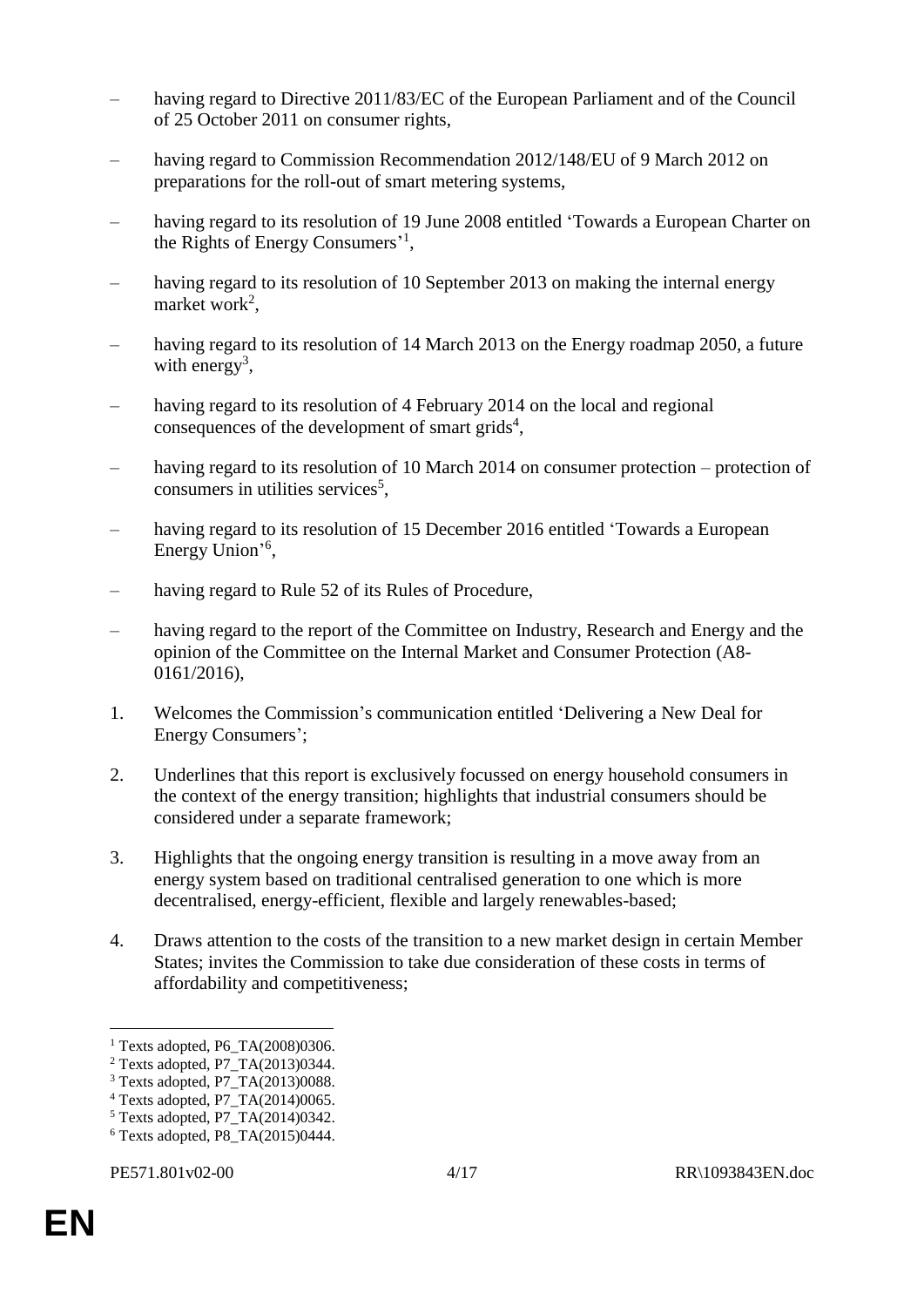- 5. Recalls that the ultimate goal should be an economy based on 100% renewables, which can only be achieved through reducing our energy consumption, making full use of the 'energy efficiency first / first fuel' principle and prioritising energy savings and demand side measures over the supply side in order to meet our climate goals in line with the Paris Agreement 1.5° scenario, energy security, competitiveness and especially lower consumer bills;
- 6. Believes that, in this context, the Energy Union should have the interests of present and future generations of citizens at its core and should:
	- a. provide citizens with stable, affordable, efficient and sustainable energy, and high quality energy-efficient products, services and buildings;
	- b. empower citizens to produce, consume, store or trade their own renewable energy either individually or collectively, to take energy-saving measures, to become active participants in the energy market through consumer choice, and to allow them the possibility of safely and confidently participating in demand response; believes that, in this context, a practical common understanding of the definition of 'prosumers' should be agreed at EU level, through a participative process guided by the Commission;
	- c. contribute to eradicating energy poverty;
	- d. protect consumers from abusive, uncompetitive and unfair practices by market actors and enable them to fully exercise their rights;
	- e. create favourable conditions to ensure a well-functioning and competitive internal energy market providing choices and transparent and clear access to information for consumers;
- 7. Considers that phasing out regulated energy prices for consumers should take into account the real level of market competition in the Energy Union Strategy context, which should ensure that consumers have access to safe energy prices;
- 8. Believes that, as a general principle, the energy transition should result in a more efficient, transparent, sustainable, competitive, stable, decentralised and inclusive energy system which benefits society as a whole, increases the involvement of citizens and local and regional actors and communities, and empowers them to own or share in the ownership of the production, distribution and storage of renewable energy, while at the same time protecting the most vulnerable and ensuring that the benefits of energy efficiency measures and renewable energy are made available to them;

#### **Towards a well-functioning energy market benefiting citizens**

9. Considers that, while some progress has been made, the aim of the Third Energy Package to provide a truly competitive, transparent and consumer-friendly retail energy market has not yet been fully realised in all EU Member States, as evidenced by persistent high levels of market concentration, the failure to reflect falling wholesale costs in retail prices and low levels of consumer switching and satisfaction;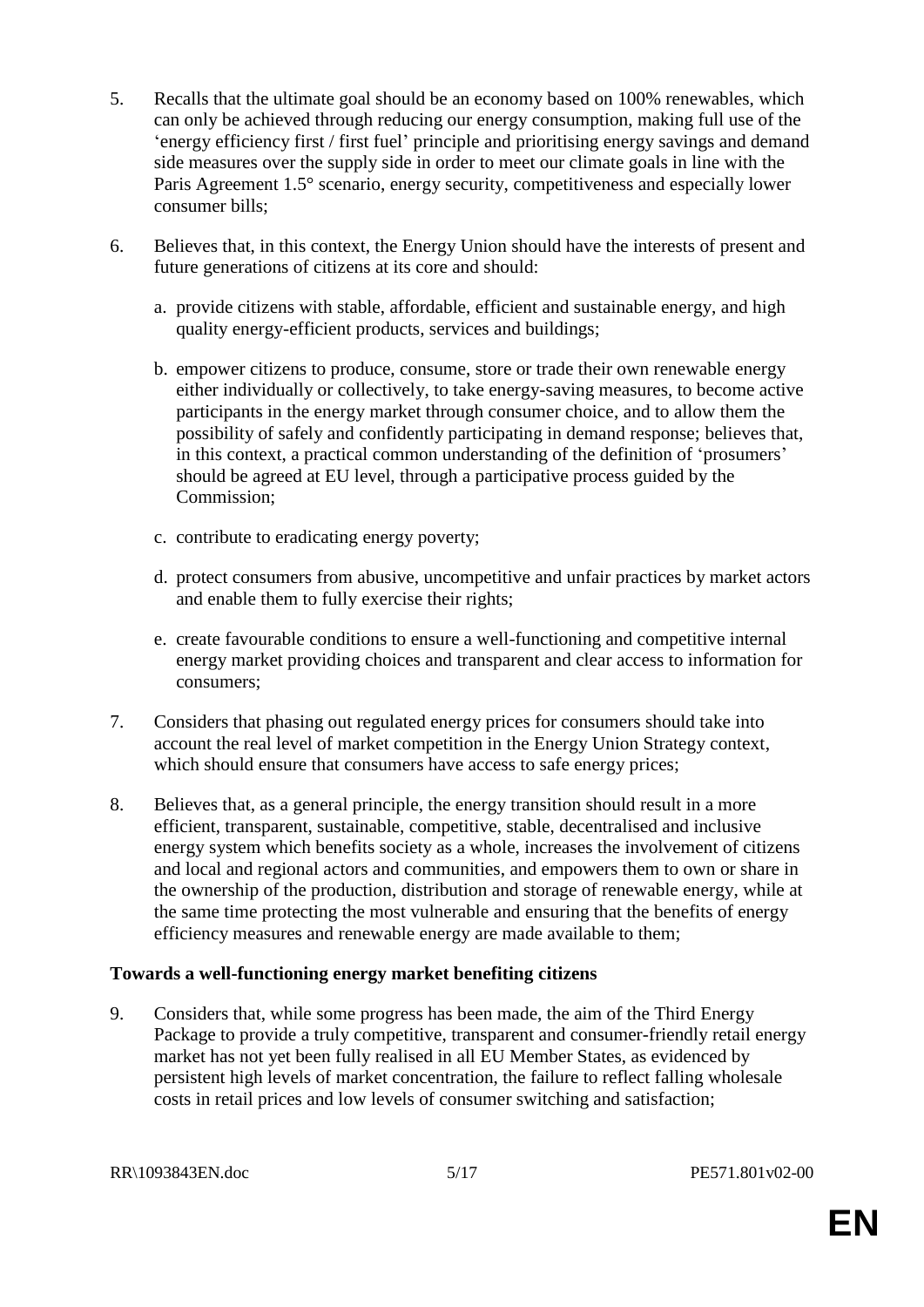- 10. Believes, therefore, that further indicators for well-functioning, consumer-friendly energy markets need to be identified or developed by the Commission; underscores that such indicators should take into account, inter alia, the economic impact on energy consumers of switching energy suppliers, technical barriers to switching suppliers or plan, and levels of consumer awareness;
- 11. Highlights that open, transparent and competitive well-regulated markets are important to keep prices down, drive innovation, improve customer service and remove barriers to innovative new business models which can offer good value for citizens, both empowering them and helping to prevent energy poverty;
- 12. Recalls that customer choice is limited in distribution networks due to their nature as natural monopolies, i.e. that customers cannot switch their distribution system operator; stresses the need for adequate market monitoring of distribution network operators to protect customers from sudden increases in distribution bills, for example by setting a legal maximum percentage for each increase;
- 13. Calls on the Commission to analyse the issue of aggressive tax planning and tax evasion in the energy market, especially by natural monopolies such as distribution network operators;
- 14. Considers that the Commission and Member States should take the necessary measures to ensure that the benefit of raising the interconnection level of the national networks is not transferred to DSOs, but is directly transformed into benefits for final consumers; considers furthermore that enhancing the interconnection level of the national networks must have a positive effect on the energy price for consumers and shifting the benefits only to DSOs must therefore be avoided;
- 15. Calls on the Commission and the Member States to rigorously ensure full implementation of the Third Energy Package, and calls for its revision in the form of a new Energy Market Design to take account of the following recommendations in relation to domestic consumers:
	- a. Recommends improving the frequency of energy bills and the transparency and clarity of both bills and contracts in order to aid interpretability and comparison, and to include in or alongside energy bills peer-based comparisons and information on switching; insists that clear language must be used, avoiding technical terms; requests the Commission to identify minimum information requirements in this respect, including best practices; stresses that both fixed charges and taxes and levies should be clearly identified as such in the bills, allowing the customer to distinguish them easily from the variable, consumption-related cost; recalls existing requirements for suppliers to specify in or with bills the contribution of each energy source to the overall fuel mix of the supplier over the preceding year in a comprehensible and clearly comparable manner, including a reference to where information can be found on the environmental impact in terms of CO2 emissions and radioactive waste;
	- b. Recommends creating a one-stop shop to provide all relevant information enabling consumers to make an informed decision;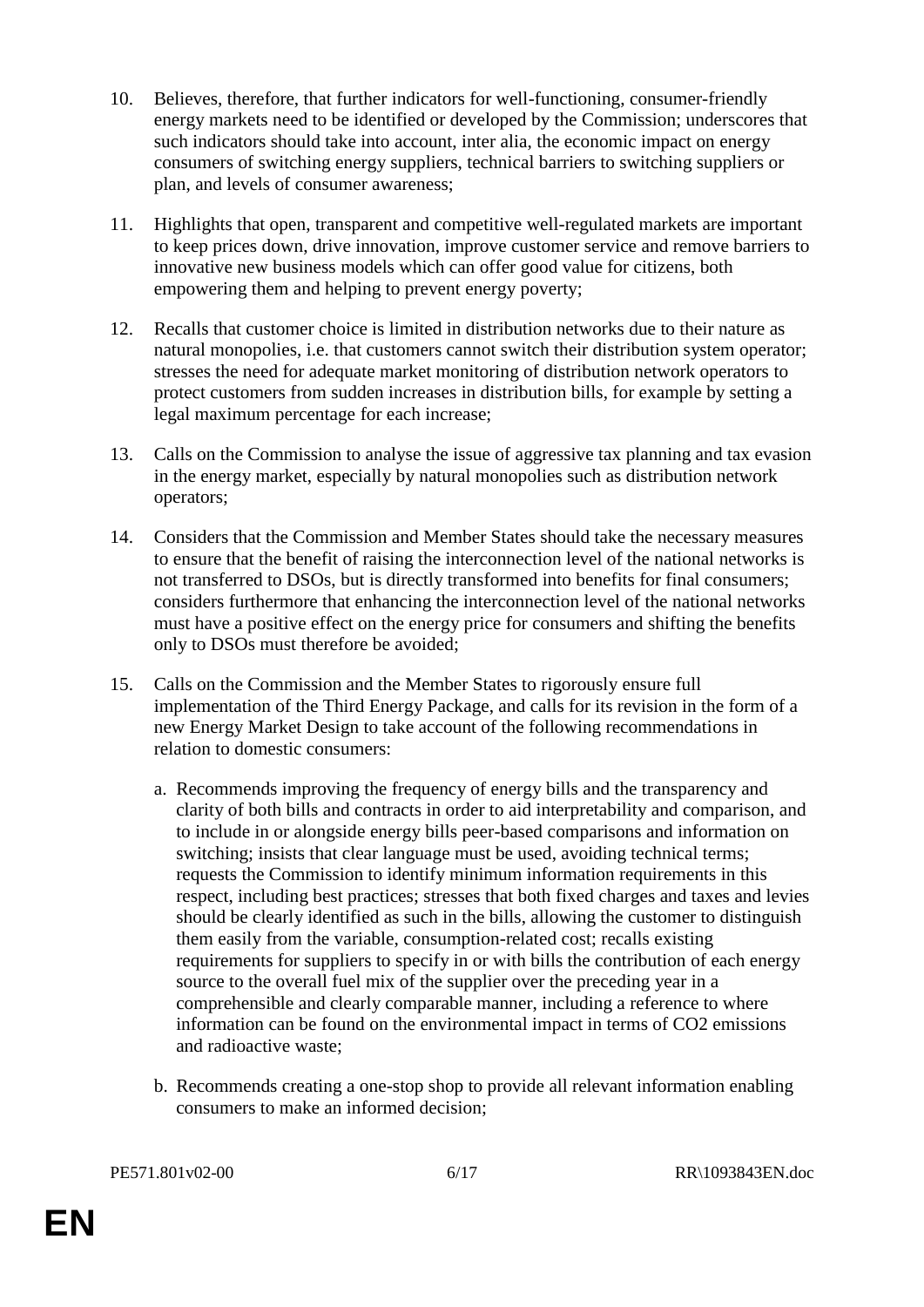- c. Recommends that suppliers and distribution system operators, given that they have access to a household's historical consumption, as well as operators of independent comparison tools, work together with energy regulators to examine how best they can proactively provide consumers with comparisons of offers in order to enable all consumers, even those without internet access or skills, to find out whether they could save money by switching;
- d. Recommends developing guidelines for price comparison tools to ensure that consumers can access independent, up-to-date and understandable comparison tools; believes Member States should consider developing accreditation schemes covering all price comparison tools, in line with CEER guidelines;
- e. Recommends the creation of new platforms to serve as independent Price Comparison Tools (PCTs) to provide greater clarity to consumers on billing; recommends that such independent platforms provide consumers with information on the percentage share of energy sources used and the different taxes, levies and addons contained in energy tariffs in a comparable way to empower the consumer to easily seek more suitable offers in terms of price, quality and sustainability; suggests that this role could be assumed by existing bodies such as national energy departments, regulators or consumer organisations; recommends the development of at least one such independent price comparison tool per Member State;
- f. Recommends, in order to enhance retail competition between suppliers, that guidelines be developed by Member States, in consultation with operators of price comparison tools and consumer groups, to ensure that the design by suppliers of different tariffs allows for simple comparisons, avoiding consumer confusion;
- g. Recommends that consumers should be notified in or alongside energy bills about the most suitable and advantageous tariff for them, based on historic consumption patterns, and that it should be possible for consumers to move to that tariff, if they so wish, in the simplest way possible; notes, given that switching rates are low in many Member States, that many households, especially the most vulnerable, are not engaged in the energy market and are stuck on inappropriate, outdated and expensive tariffs;
- h. Recommends investigating measures to enable retail prices to better reflect wholesale prices and thus reverse the trend of an increasing proportion of fixed elements in energy bills, in particular taxes and levies and in some cases network charges; recommends that such elements be applied progressively; highlights the discrepancy between levels of levies and taxes paid by household and industry consumers;
- 16. Strongly believes that all energy providers' websites and digital invoicing should be fully accessible to persons with disabilities and meet the relevant requirements of European Standard EN 301 549;
- 17. Insists that the provisions on switching, as set out in the Third Energy Package, should be fully implemented by Member States, and that national legislation must guarantee consumers the right to change suppliers in a quick, easy and free-of-charge way, and that their ability to switch should not be hindered by termination fees or penalties;

```
RR\1093843EN.doc 7/17 PE571.801v02-00
```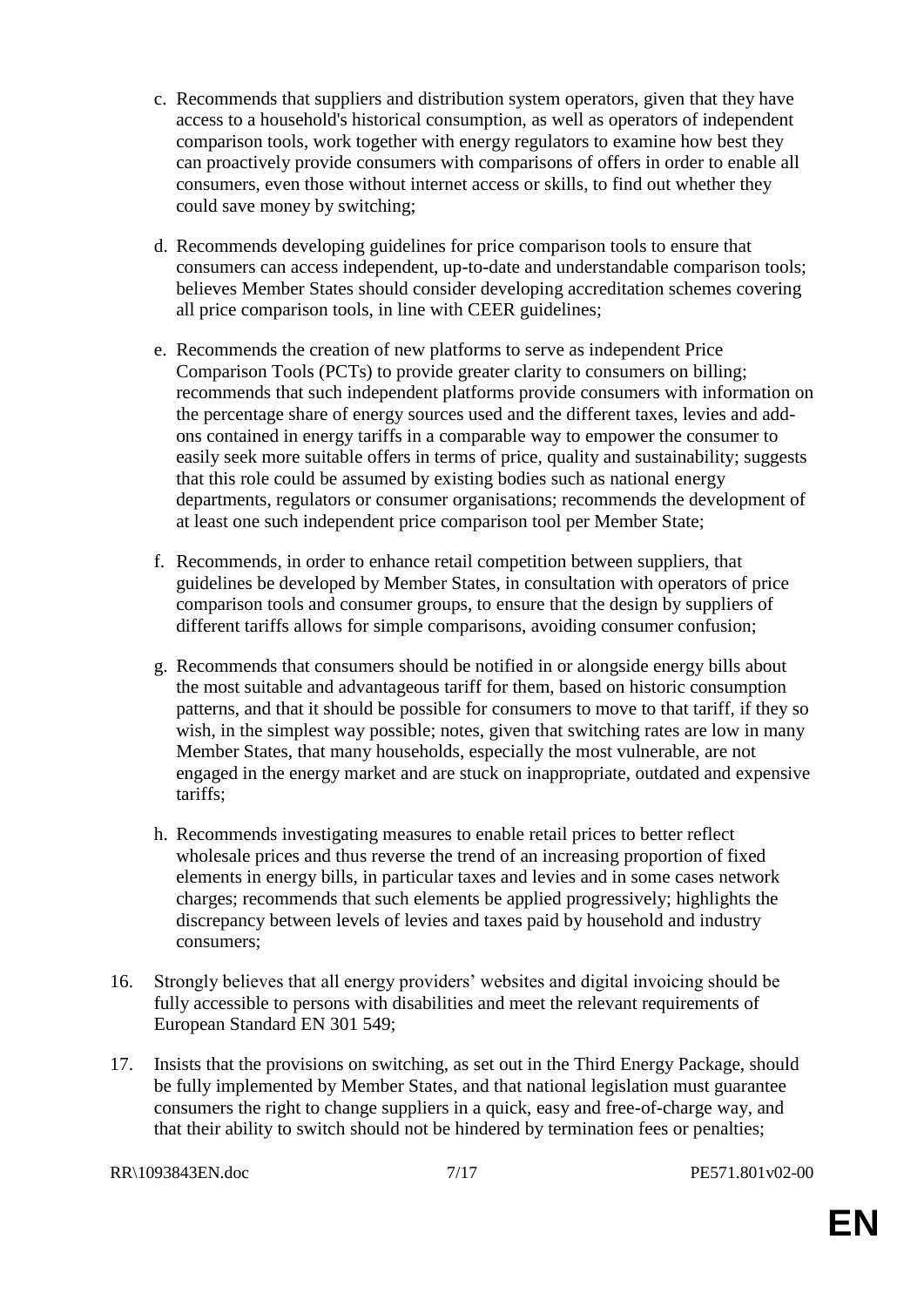insists that enforcement of this right through market surveillance and effective, proportionate and dissuasive penalties is essential and supports ACER's 'Bridge to 2025'" recommendations on switching;

- 18. Believes that collective switching schemes and campaigns should be promoted in order to help consumers find a better deal, both in terms of price and quality; emphasises that such schemes must be independent, trustworthy, transparent, comprehensive and inclusive, also reaching those who are less engaged; suggests that local authorities, regulators and consumer organisations and other not-for-profit organisations are well placed to fulfil this role in order to avoid any abusive practices;
- 19. Insists that the provisions of the directives on unfair commercial practices and consumer rights relating to doorstep selling, unfair terms or practices and aggressive marketing techniques be properly implemented and enforced by Member States so as to protect energy consumers, especially the most vulnerable; notes that complaints regarding doorstep selling have increased in several Member States and calls for a ban on these practices;
- 20. Welcomes the Commission's intention to consider incorporating laws specifically concerning energy into the Annex to the Regulation on Consumer Protection  $Cooperation<sup>1</sup>;$

#### **Ensuring an inclusive energy system by empowering citizens to take ownership of the energy transition, produce their own renewable energy and become energy-efficient**

- 21. Believes that, in the context of a well-functioning energy system, local authorities, communities, cooperatives, households and individuals have a key role to play, should contribute substantially to the energy transition and should be encouraged to become energy producers and suppliers if they choose to do so; points out that for this reason it is important that the European Union adopts a common operational definition of 'prosumers';
- 22. Proposes the following common operational definition in order to contribute proactively to fill the current void: prosumers are active energy consumers such as households (including both owners and tenants), institutions and small businesses that participate in the energy market by producing renewable energy either on their own or collectively through cooperatives, other social enterprises or aggregations; prosumers can also contribute to energy efficiency and/or support energy system management and grid integration of fluctuating renewable energy sources through demand side response; prosumers contribute towards reaching the full potential of renewable energy generation by maximising the development of photovoltaic, wind or other renewable energy projects in suitable urban areas, including on rooftops, and on land areas which are not in competition with food production or with biodiversity conservation;
- 23. Considers it of major importance to establish and define a basic right to self-generation and self-consumption and to set up a common legal framework for the right to store and

 $\overline{a}$ 

<sup>&</sup>lt;sup>1</sup> Regulation (EC) 2006/2004 of the European Parliament and of the Council of 27 October 2004 on cooperation between national authorities responsible for the enforcement of consumer protection laws, OJ L 364, 9.12.2004, p. 1-11.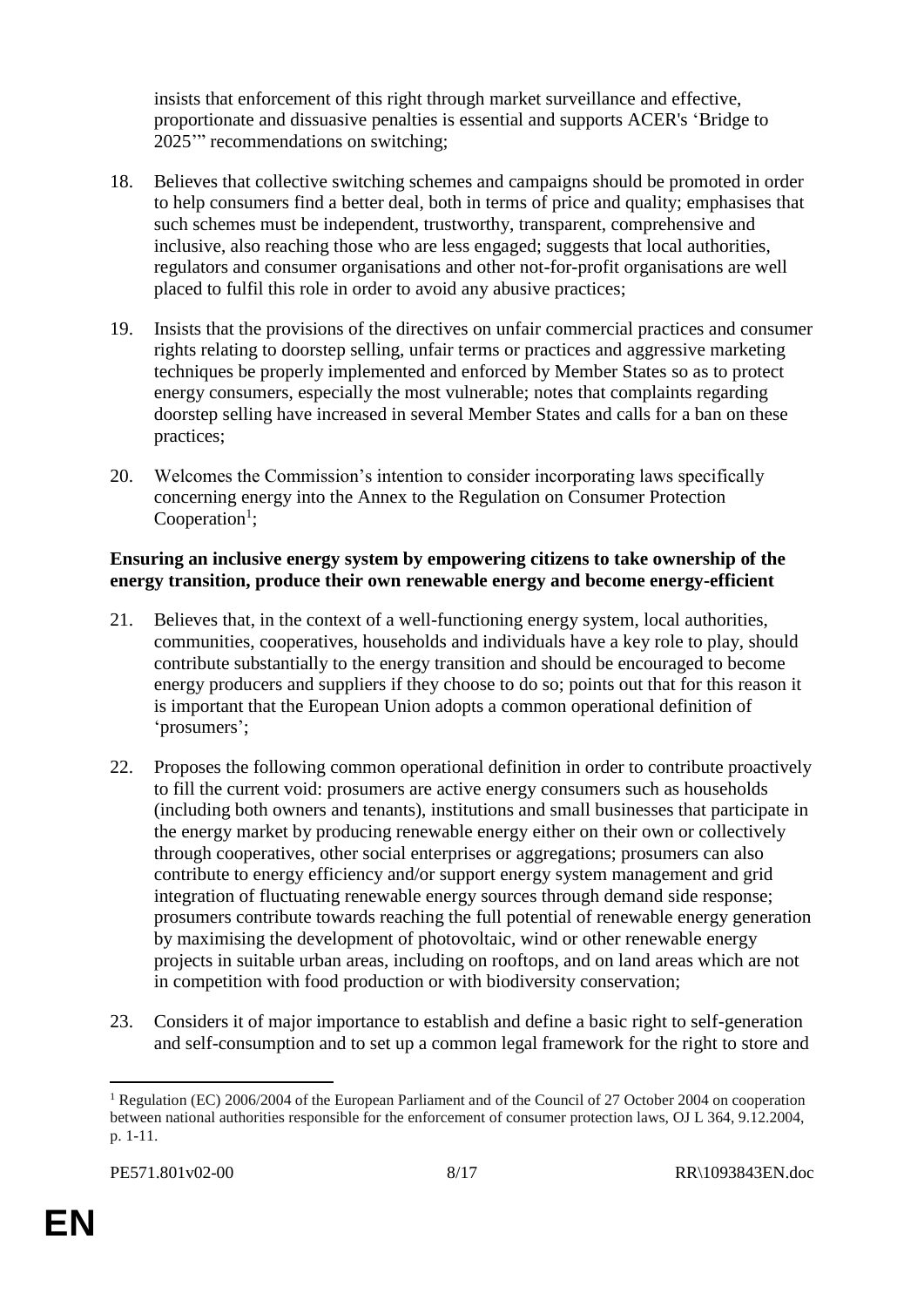sell excess electricity at a fair price within a revised renewable energy directive (RED); considers, furthermore, that priority access to the grid and priority dispatch for renewable energy sources as stipulated in the current RED should be maintained;

- 24. Considers that Member States should, on the basis of public participation, develop a Citizen and Community Energy Strategy, describing in their national action plans how they will promote small and medium-sized renewable energy projects and energy cooperatives and how they intend to factor these into their legislative frameworks, their support policies and market accessibility;
- 25. Calls on Member States to introduce net metering schemes in order to support selfgeneration and cooperative energy production;
- 26. Calls for the introduction of a new Citizen and Community Energy chapter under the revised RED to address the main market and administrative barriers and to create a more conducive investment environment for self-generation and self-consumption of renewable energy; considers that this new chapter under the RED should form the legislative framework that empowers citizens and makes them active participants in the market as investors and stakeholders; points out that individual but also collective action by citizens in the form of community energy cooperatives or associations is fundamental to the energy transition, as such action contributes to the diversification of market participants and increased energy democracy, boosts the local economy and employment in a sustainable manner and can effectively address serious social problems, such as energy poverty, at the local level; considers that they are, overall, instrumental in meeting the EU´s energy and climate targets and foster local support for the energy transition;
- 27. Considers that significant behavioural change among citizens will be important to achieve an optimal energy transition; considers that incentives and access to quality information are key in this respect and asks the Commission to address this in upcoming proposals; suggests that education, training and information campaigns will be important factors in bringing about behavioural change;
- 28. Considers that limited access to capital and financial know-how, significant upfront investment costs and extended repayment periods represent barriers to the take-up of self-generation and energy efficiency measures; encourages new business models, collective purchasing schemes and innovative financial instruments which incentivise self-generation, self-consumption and energy efficiency measures for all consumers; suggests that this should become an important objective for the EIB, EFSI, Horizon 2020 and the Structural Funds, of which public bodies and market actors should make full use; reiterates that projects should be funded on the basis of comparative costeffectiveness, whilst keeping in mind national and European climate and energy goals and obligations;
- 29. Calls for stable, sufficient and cost-effective remuneration schemes to guarantee investor certainty and increase the take-up of small and medium-scale renewable energy projects while minimising market distortions; calls, in this context, on Member States to make full use of de minimis exemptions foreseen by the 2014 state aid guidelines; believes that grid tariffs and other fees should be transparent and non-discriminatory and should fairly reflect the impact of the consumer on the grid, avoiding double-

RR\1093843EN.doc 9/17 PE571.801v02-00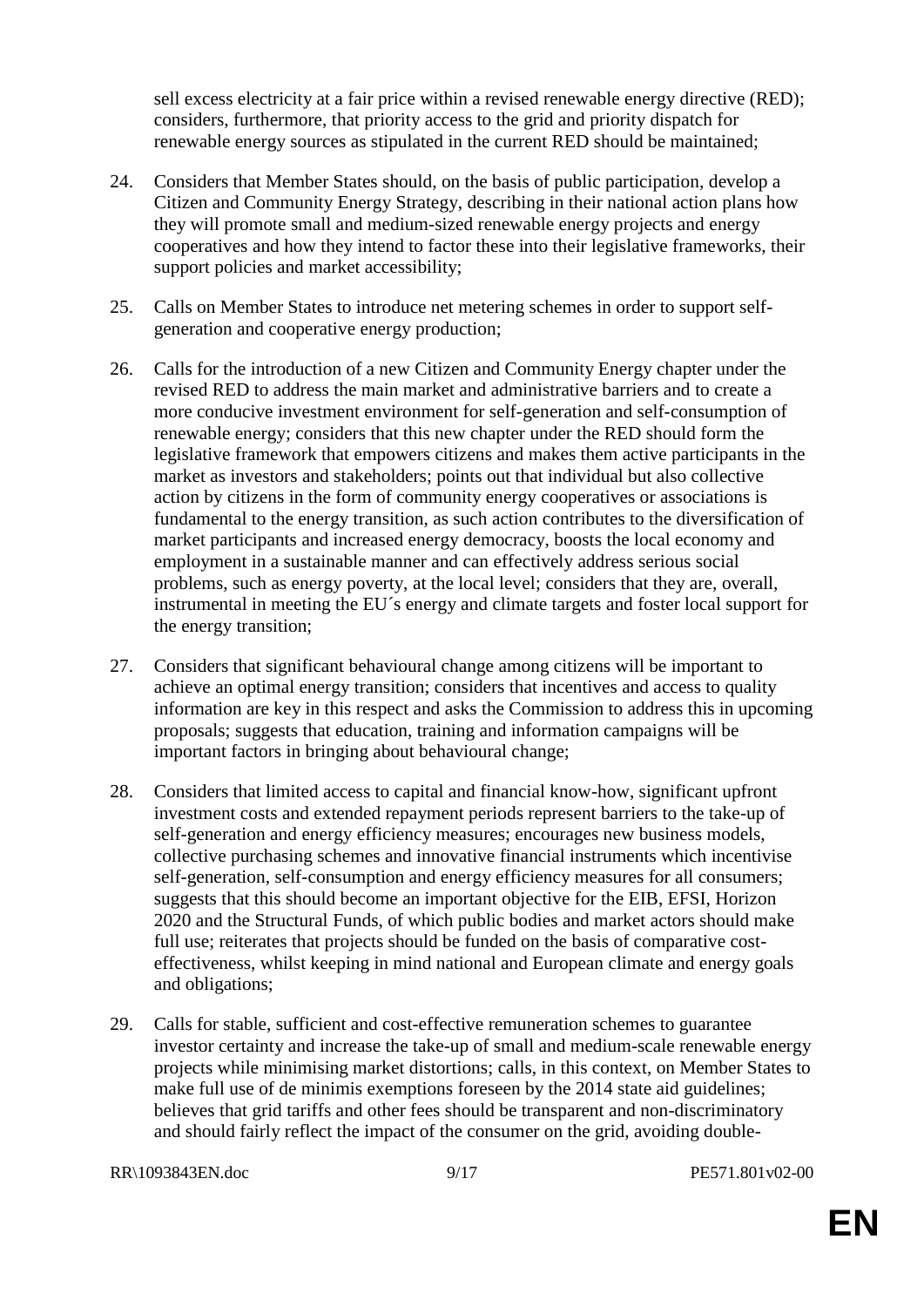charging while guaranteeing sufficient funding for the maintenance and development of distribution grids; regrets the retroactive changes to renewable support schemes, as well as the introduction of unfair and punitive taxes or fees which hinder the continued expansion of self-generation; highlights the importance of well-designed and futureproof support schemes in order to increase investor certainty and value for money, and to avoid such changes in the future; stresses that prosumers providing the grid with storage capacities should be rewarded;

- 30. Recommends reducing to an absolute minimum the administrative barriers to new selfgeneration capacity, in particular through removing market and grid access restrictions; suggests shortening and simplifying authorisation procedures, for example by moving to a simple notification requirement, whilst still respecting all legal requirements and ensuring DSOs are informed; suggests that the revision of the renewable energy directive could include specific provisions to remove barriers and promote community/cooperative energy schemes via 'one-stop-shops' dealing with project permits and providing financial and technical expertise, and/or specific information campaigns at local and community level, as well as by guaranteeing prosumers' access to alternative dispute resolution mechanisms;
- 31. Highlights the need to develop a favourable, stable and fair framework for tenants and those living in multi-dwelling buildings, in order to enable them to also benefit from coownership, self-generation and energy efficiency measures;
- 32. Calls on the Commission to step up its support for the Covenant of Mayors, Smart Cities and Smart Communities and the 100% RES communities so as to expand and further develop them as a tool to promote self-generation and energy efficiency measures, fight energy poverty, facilitate the exchange of best practices between all local authorities, regions and Member States, and ensure that all local authorities are aware of the financial support available to them;

#### **Promoting the development of demand response management**

- 33. Stresses that to incentivise demand response, energy prices must vary between peak and off-peak periods, and therefore supports the development of dynamic pricing on an optin basis, subject to a thorough assessment of its impacts on all consumers; stresses the need to deploy technologies that give price signals which reward flexible consumption, thus making consumers more responsive; believes that tariffs must be transparent, comparable and clearly explained; recommends further analysis on how to establish and implement progressive and variable tariff systems, in order to incentivise energy savings, self-generation, demand-response and energy efficiency; reminds the Commission that when drafting the upcoming legislative proposals it should be guaranteed that the introduction of dynamic pricing is matched by increased information to consumers;
- 34. Believes that consumers should have easy and timely access to their consumption data and related costs, to help them make informed decisions; notes that only 16 Member States have committed to a large-scale roll-out of smart meters by 2020; believes that where smart meters are rolled out Member States should ensure a solid legal framework to guarantee an end to unjustified back-billing and a rollout that is efficient and affordable for all consumers, particularly for energy-poor consumers; insists that the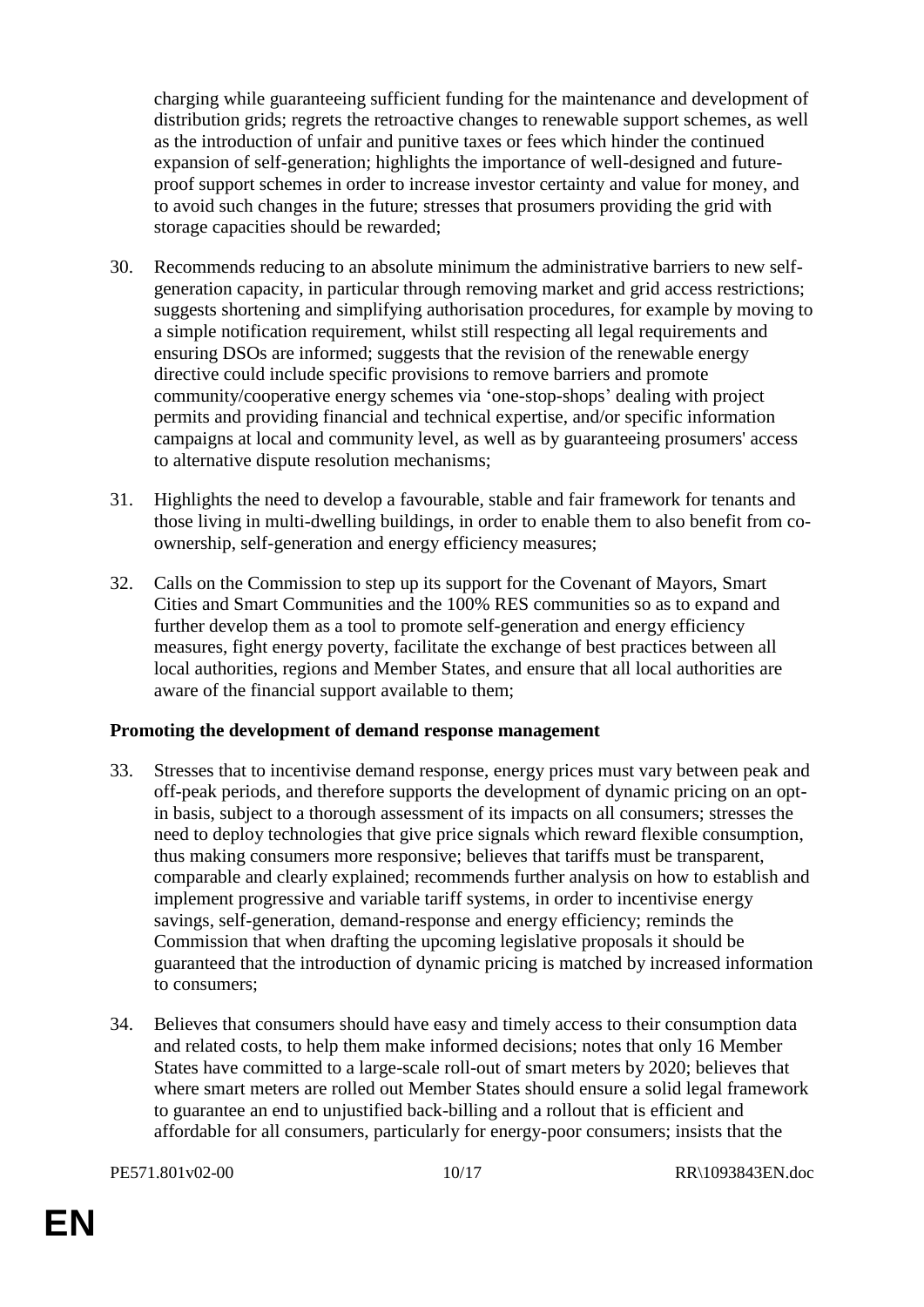benefits from smart meters should be shared on a fair basis between grid operators and users;

- 35. Emphasises that the development of smart technologies plays a key role in the energy transition and can help consumers reduce their energy costs and improve energy efficiency; calls for the rapid deployment of ICT, including mobile applications, online platforms and online billing; stresses however, that this development must not leave the most vulnerable or less engaged consumers behind, nor see their bills rise if they have not directly benefited; notes that special assistance should be given to these groups and that any lock-in effect which might impede consumers' ability to freely choose between tariffs and suppliers should be avoided;
- 36. Highlights the need to facilitate the development of smart grids and appliances which automate the management of energy demand in response to price signals; notes that smart appliances need to ensure high levels of data protection and be interoperable, designed for the benefit of the final consumer and equipped with functions enhancing energy savings and supporting the development of markets for energy services and demand management;
- 37. Emphasises that consumers should have a free choice of aggregators and energy service companies (ESCOs) independent from suppliers;
- 38. Underlines that the collection, processing and storage of citizens' energy-related data should be managed by entities managing data access in a non-discriminatory manner and should comply with the existing EU privacy and data protection framework which lays down that consumers should always remain in control of their personal data and that these should only be provided to third parties with the consumers' explicit consent; considers, in addition, that citizens should be able to exercise their rights to correct and erase personal data;

#### **Addressing the causes of energy poverty**

- 39. Calls for enhanced coordination at EU level to combat energy poverty through the sharing of best practices among Member States and the development of a broad, common but non-quantitative definition of energy poverty, focusing on the idea that access to affordable energy is a basic social right; urges the Commission to prioritise measures to alleviate energy poverty in upcoming legislative proposals and to present a dedicated action plan by mid-2017;
- 40. Insists that better data availability and collection are essential in order to assess the situation and target assistance on energy-poor citizens, households and communities as effectively as possible; stresses that any significant changes to the market must be assessed beforehand regarding their positive or neutral impact on vulnerable households, and evaluated ex-post in order to confirm such initial assessments or to implement promptly corrective measures if needed;
- 41. Stresses the importance of encouraging all synergies in this area including those that may exist between local authorities and distribution system operators, which are able to provide the most information on levels of energy poverty and detect situations of risk – while fully respecting European and national data protection rules;

RR\1093843EN.doc 11/17 PE571.801v02-00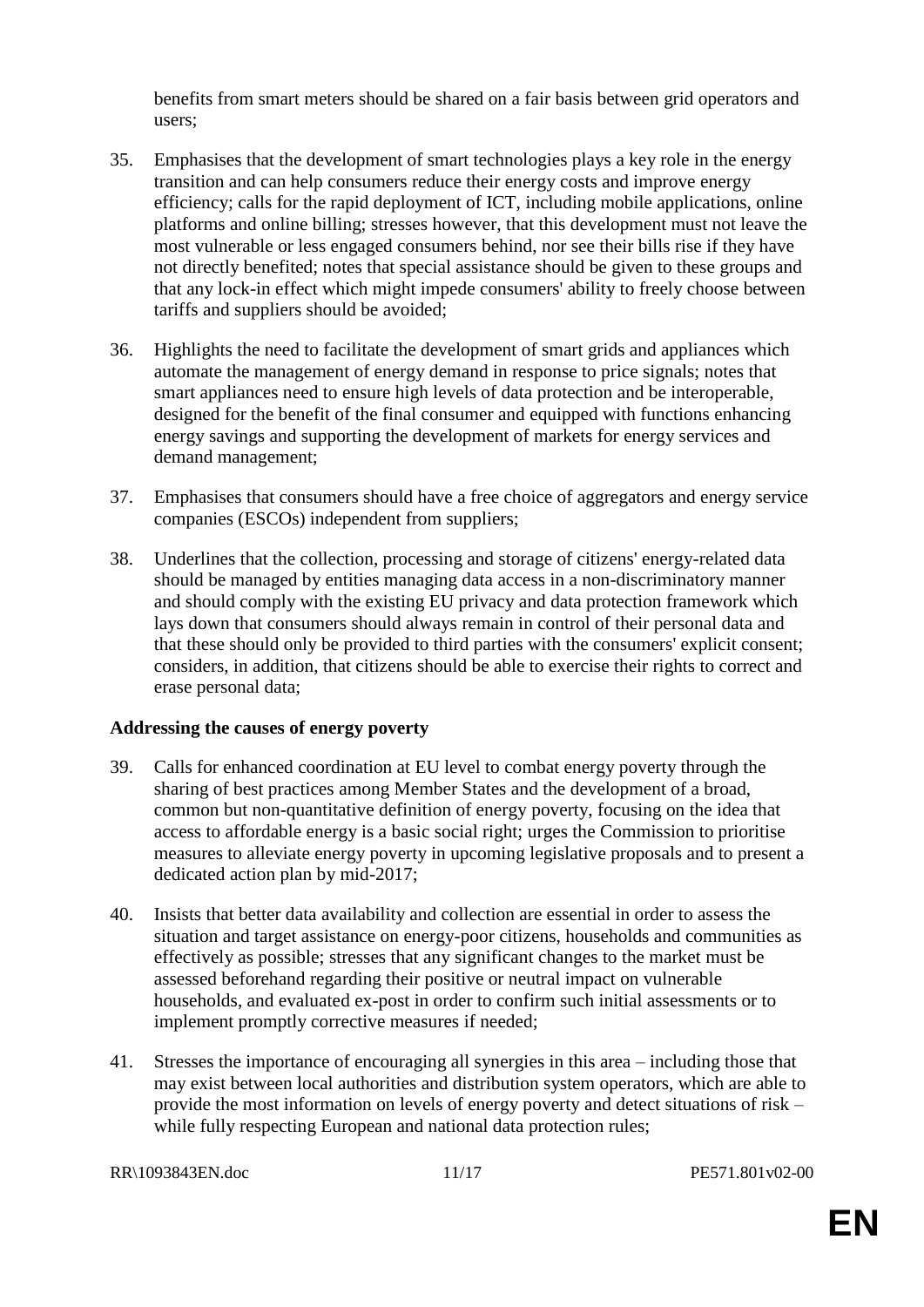- 42. Considers that the Energy Union governance framework should include objectives and reporting from Member States for energy poverty and that a toolbox of good practices should be developed;
- 43. Considers that energy efficiency measures are central to any cost-effective strategy to address energy poverty and consumer vulnerability and are complementary to social security policies; calls for action to ensure that energy-efficient renovation of existing buildings focuses better on energy-poor citizens in the context of the review of the EPBD and of the EED, notably Article 7; suggests that an objective of reducing the number of energy-inefficient homes by 2030 should be considered, with a focus on rental properties and social housing; believes that buildings owned and occupied by public authorities should set an example in this field;
- 44. Calls for EU funds for energy efficiency and support for self-generation to focus more on energy-poor, low-income consumers and address the issue of split incentives between tenants and owners;
- 45. Believes that, while respecting the different practices in Member States, well-targeted social tariffs are vital for low-income, vulnerable citizens, and should therefore be promoted; considers that any such social tariffs should be fully transparent;
- 46. Instructs its President to forward this resolution to the Council and the Commission.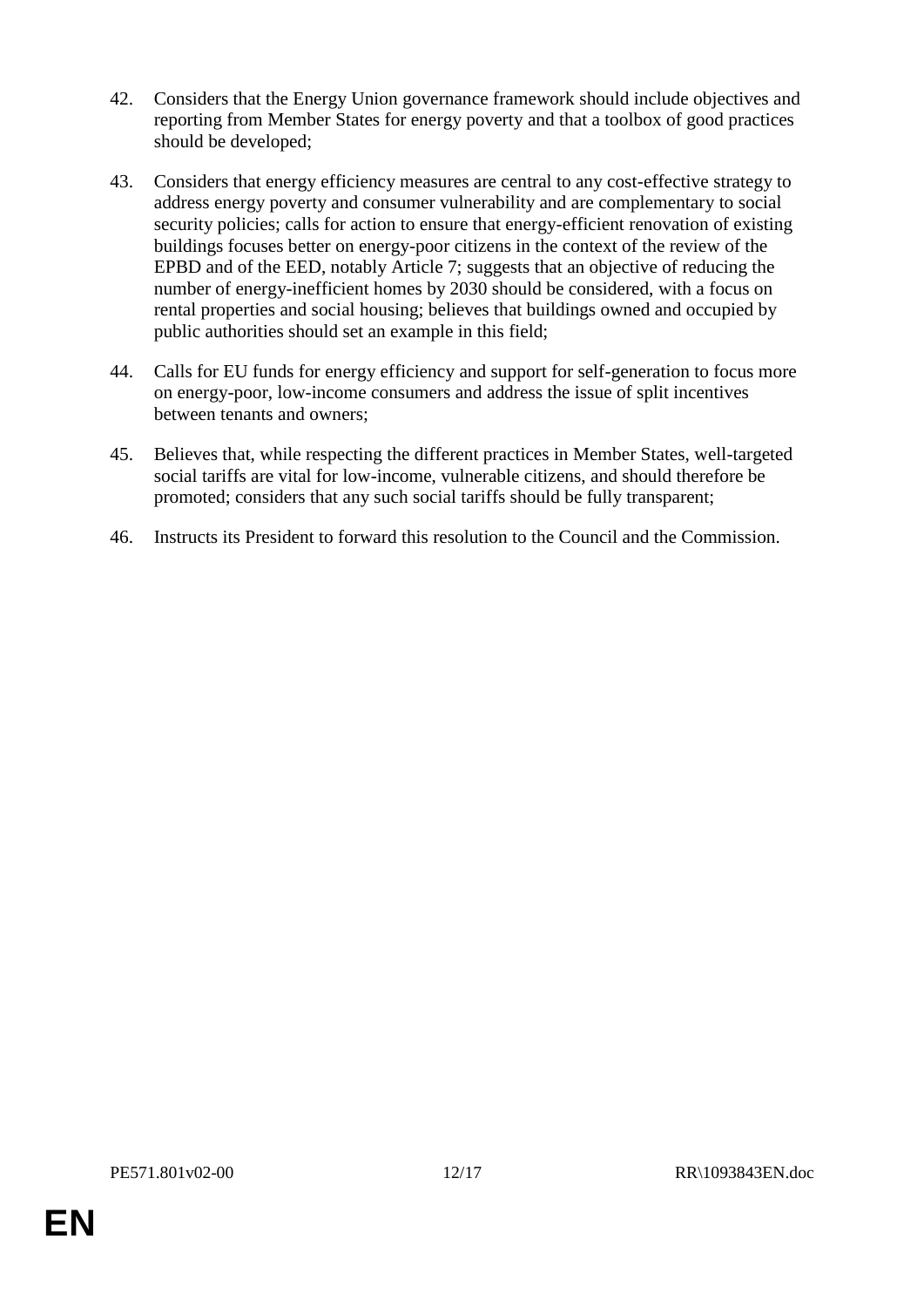# **OPINION OF THE COMMITTEE ON THE INTERNAL MARKET AND CONSUMER PROTECTION**

for the Committee on Industry, Research and Energy

on Delivering a New Deal for Energy Consumers (2015/2323(INI))

Rapporteur: Kaja Kallas

## **SUGGESTIONS**

The Committee on the Internal Market and Consumer Protection calls on the Committee on Industry, Research and Energy, as the committee responsible, to incorporate the following suggestions into its motion for a resolution:

- 1. Welcomes the Commission Communication 'Delivering a New Deal for Energy Consumers<sup>1</sup>; agrees with the Commission that the barriers preventing consumers from managing their consumption properly and reducing their energy costs must be broken down;
- 2. Believes that the Energy Union<sup>2</sup> should have the interests of citizens at its core;
- 3. Is deeply concerned that five years after the transposition date of the third energy package its aim of providing a truly competitive and consumer-friendly retail market has not yet been realised, and that the liberalisation and integration of the retail energy markets are still not complete, resulting in insufficient competition, cases of abuses of dominant positions, lack of transparency and less choice of suppliers and services;
- 4. Urges the Commission to take concrete action to better link wholesale and retail energy markets, so as to better reflect falling wholesale costs in retail prices and to achieve a gradual phasing-out of regulated prices, and to promote responsible consumer behaviour, by encouraging Member States to seek other means to prevent energy poverty; recalls that prices set by the market benefit consumers; calls for network fees to be designed in a way that enables reasonable recovery of costs and does not impede energy efficiency measures;
- 5. Calls for the full implementation of the third energy package, including the right to change suppliers free of charge and better information to consumers about their rights, and for

 $\overline{a}$ 

<sup>&</sup>lt;sup>1</sup> COM(2015)339 final.

<sup>&</sup>lt;sup>2</sup> Commission Communication of 25 February 2015 on A Framework Strategy for a Resilient Energy Union with a Forward-Looking Climate Change Policy, COM(2015)080 final.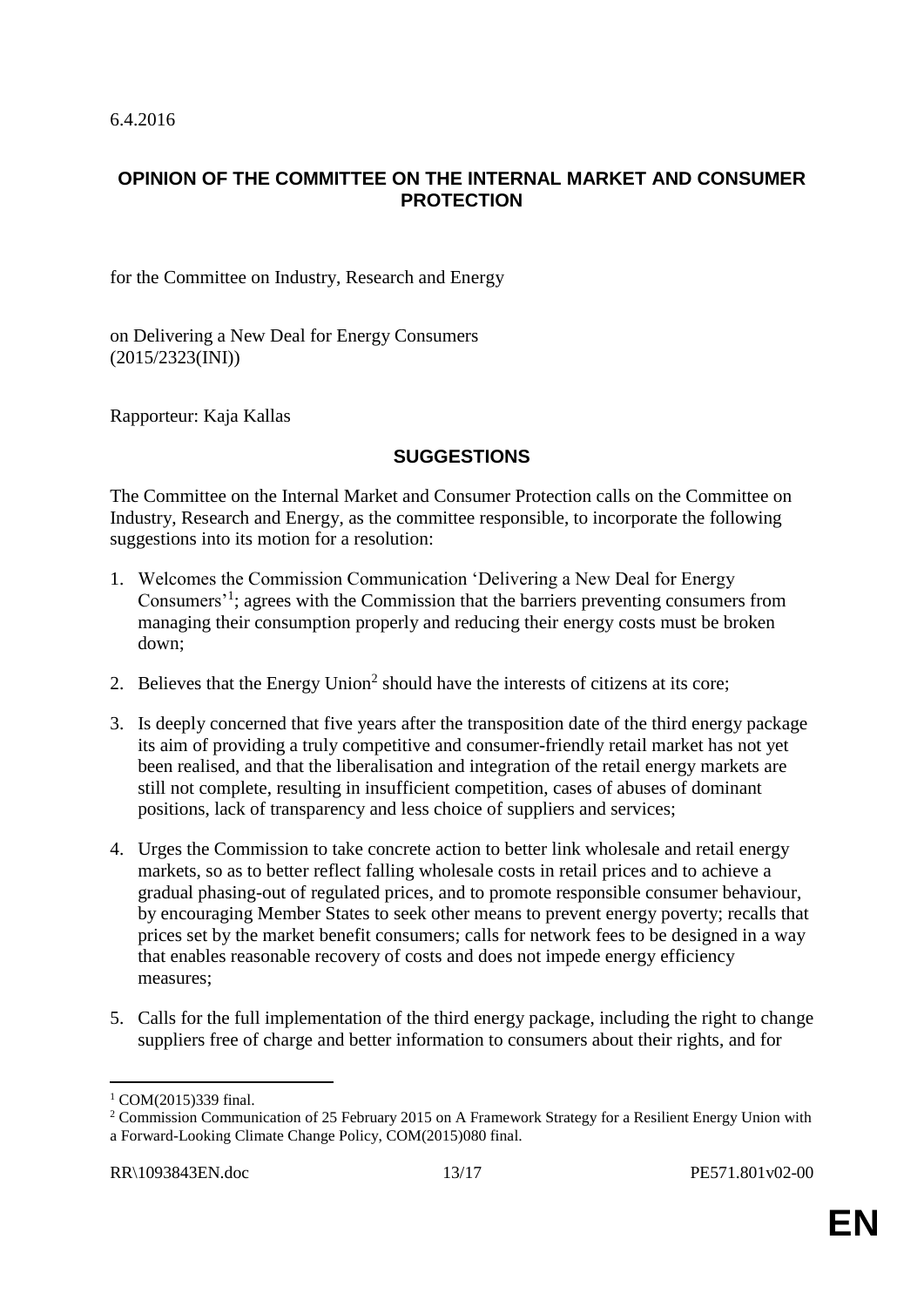further measures to make switching between providers easier and faster, including a shortened switching period and effective and secure data portability in order to prevent the lock-in of consumers;

- 6. Highlights the role that collective switching schemes and campaigns, if independent and inclusive, can play in helping consumers find a better deal, reaching those who are less engaged and the most vulnerable households;
- 7. Calls on the Commission to ensure the implementation of the Unfair Commercial Practices Directive<sup>1</sup> and for better cooperation between national authorities of Member States investigating such practices; welcomes the Commission's intention to consider incorporating laws specifically concerning energy into the Annex to the Regulation on Consumer Protection Cooperation<sup>2</sup>;
- 8. Stresses the importance of access to real-time information on energy mix and consumption, as well as related costs, in order for consumers to have greater control over their consumption and efficient energy use and to increase transparency and competition in the energy market; calls therefore for the rapid deployment of ICT, e.g. mobile applications, online platforms, data hubs and smart meters, within a clear framework on data protection, security, and access to data for all market participants, thereby ensuring that consumers retain control over their data; calls, in addition, on the Commission to monitor the implementation of Recommendation 2012/148/EU of 9 March 2012 on preparations for the roll-out of smart metering systems<sup>3</sup> and to ensure that less digitally engaged consumers are not left behind;
- 9. Calls on the Commission to take further action to improve the frequency of energy bills and the associated meter readings, and their clarity, comparability, and transparency as regards types of energy sources, consumption, price structure and the processing of enquiries and complaints; calls for European Union guidelines on independent, up-to-date and easy-to-use price comparison tools, in particular to improve transparency, reliability, and competition between all market players and to make it accessible and easier for consumers to compare offers including types of contracts, prices and types of energy sources; calls also for access for all consumers to at least one price comparison tool for energy services; believes that taxes and fees unrelated to energy should not be included in energy bills; underlines that a clear average price per kWh, including all relevant fees and taxes, is needed to allow consumers to correctly compare their current rate to other possible offers by their current or other energy companies;
- 10. Strongly believes that all energy providers' websites and digital invoicing should be fully accessible to persons with disabilities and meet the relevant requirements of European Standard EN 301 549;
- 11. Believes that a key objective of the review of the electricity market design should be to

 $\overline{a}$ <sup>1</sup> Directive 2005/29/EC of 11 May 2005 concerning unfair business-to-consumer commercial practices in the internal market and amending Directives 84/450/EEC, 97/7/EC, 98/27/EC and 2002/65/EC and Regulation (EC) No 2006/2004, OJ L 149, 11.6.2005, p. 22–39.

<sup>2</sup> Regulation (EC) 2006/2004 of the European Parliament and of the Council of 27 October 2004 on cooperation between national authorities responsible for the enforcement of consumer protection laws, OJ L 364, 9.12.2004, p. 1-11.

<sup>3</sup> OJ L 73, 13.3.2012, p. 9–22*.*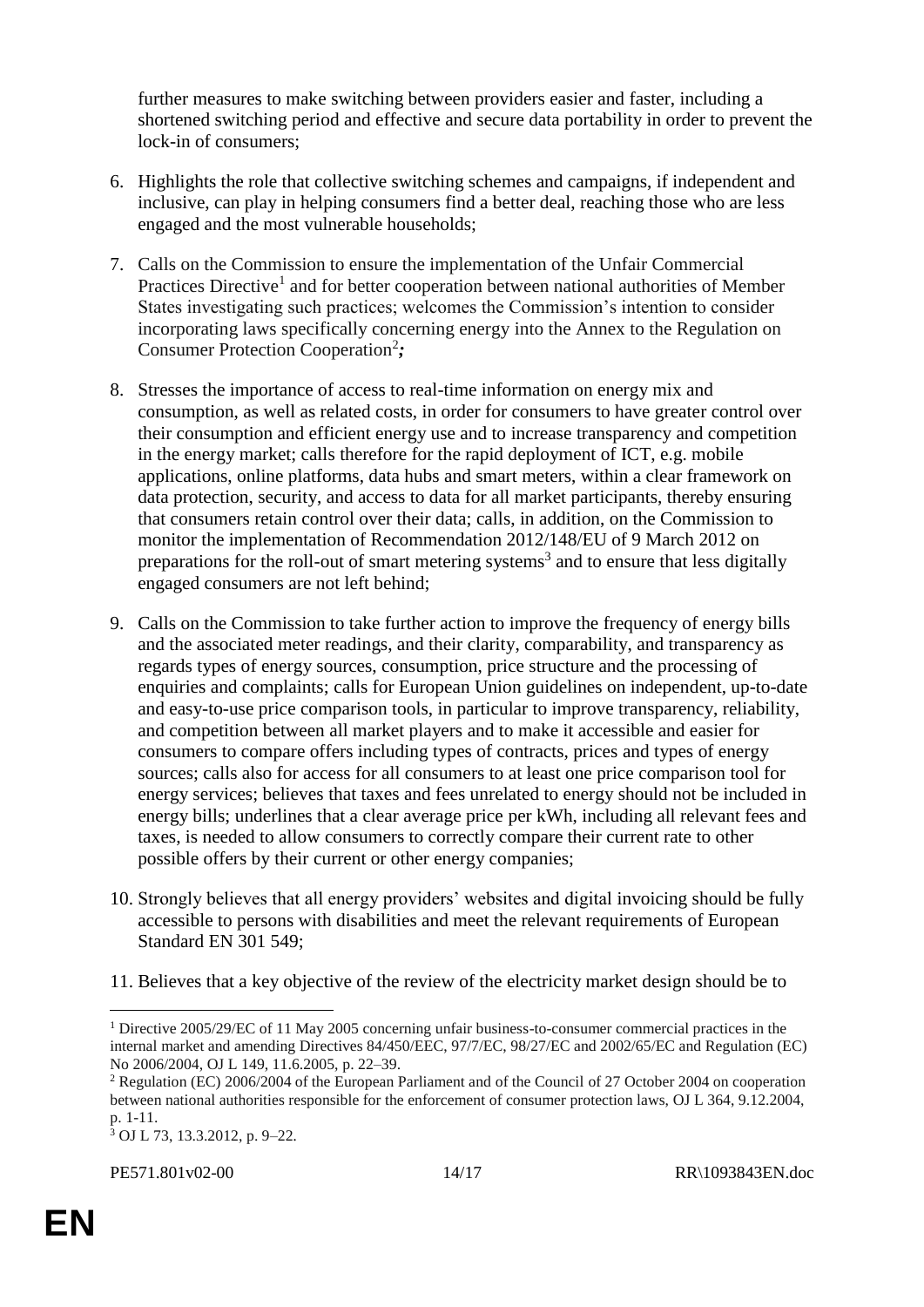ensure sufficient investment in electricity markets and affordable prices and to give consumers more choices and better control over their participation in a fully functioning and efficient energy market, in particular through dynamic price contracts and the removal of barriers to self-generation; calls for simple market access and electricity balancing responsibility for prosumers, fair distribution of costs and benefits, and a high level of consumer protection.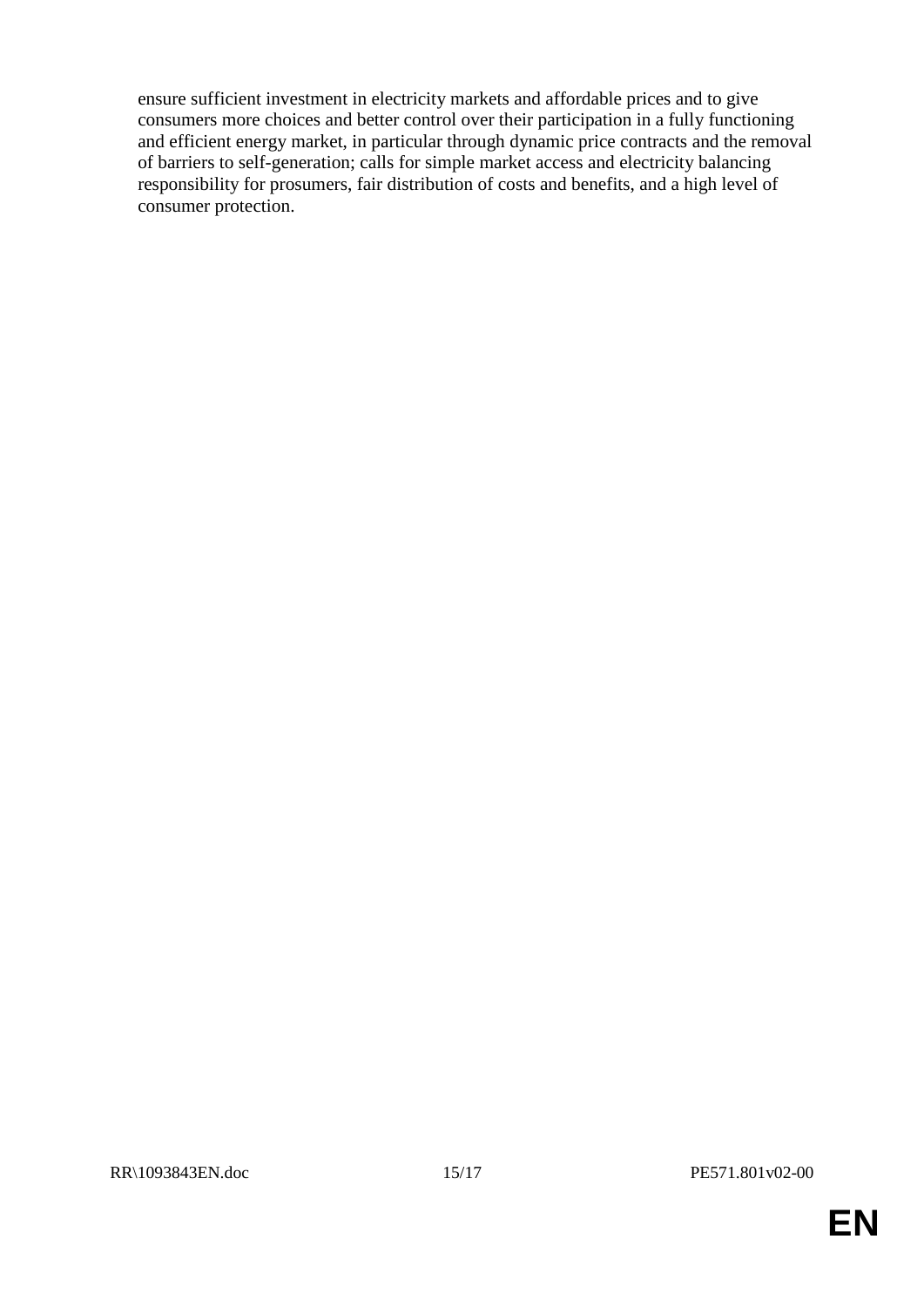| Date adopted                                                | 15.3.2016                                                                                                                                                                                                                                                                                                                                                                                                                                                                |
|-------------------------------------------------------------|--------------------------------------------------------------------------------------------------------------------------------------------------------------------------------------------------------------------------------------------------------------------------------------------------------------------------------------------------------------------------------------------------------------------------------------------------------------------------|
| <b>Result of final vote</b>                                 | 32<br>$+$ :<br>≕:<br>$\Omega$ :                                                                                                                                                                                                                                                                                                                                                                                                                                          |
| Members present for the final vote                          | Carlos Coelho, Sergio Gaetano Cofferati, Lara Comi, Anna Maria<br>Corazza Bildt, Daniel Dalton, Pascal Durand, Vicky Ford, Ildikó Gáll-<br>Pelcz, Maria Grapini, Robert Jarosław Iwaszkiewicz, Liisa Jaakonsaari,<br>Antonio López-Istúriz White, Marlene Mizzi, Eva Paunova, Marcus<br>Pretzell, Virginie Rozière, Christel Schaldemose, Andreas Schwab,<br>Olga Sehnalová, Ivan Štefanec, Catherine Stihler, Mylène<br>Troszczynski, Anneleen Van Bossuyt, Marco Zullo |
| Substitutes present for the final vote                      | Lucy Anderson, Biljana Borzan, Birgit Collin-Langen, Edward Czesak,<br>Kaja Kallas, Julia Reda, Dariusz Rosati, Kerstin Westphal                                                                                                                                                                                                                                                                                                                                         |
| Substitutes under Rule 200(2) present<br>for the final vote | Petras Auštrevičius, Jane Collins                                                                                                                                                                                                                                                                                                                                                                                                                                        |

# **RESULT OF FINAL VOTE IN COMMITTEE ASKED FOR OPINION**